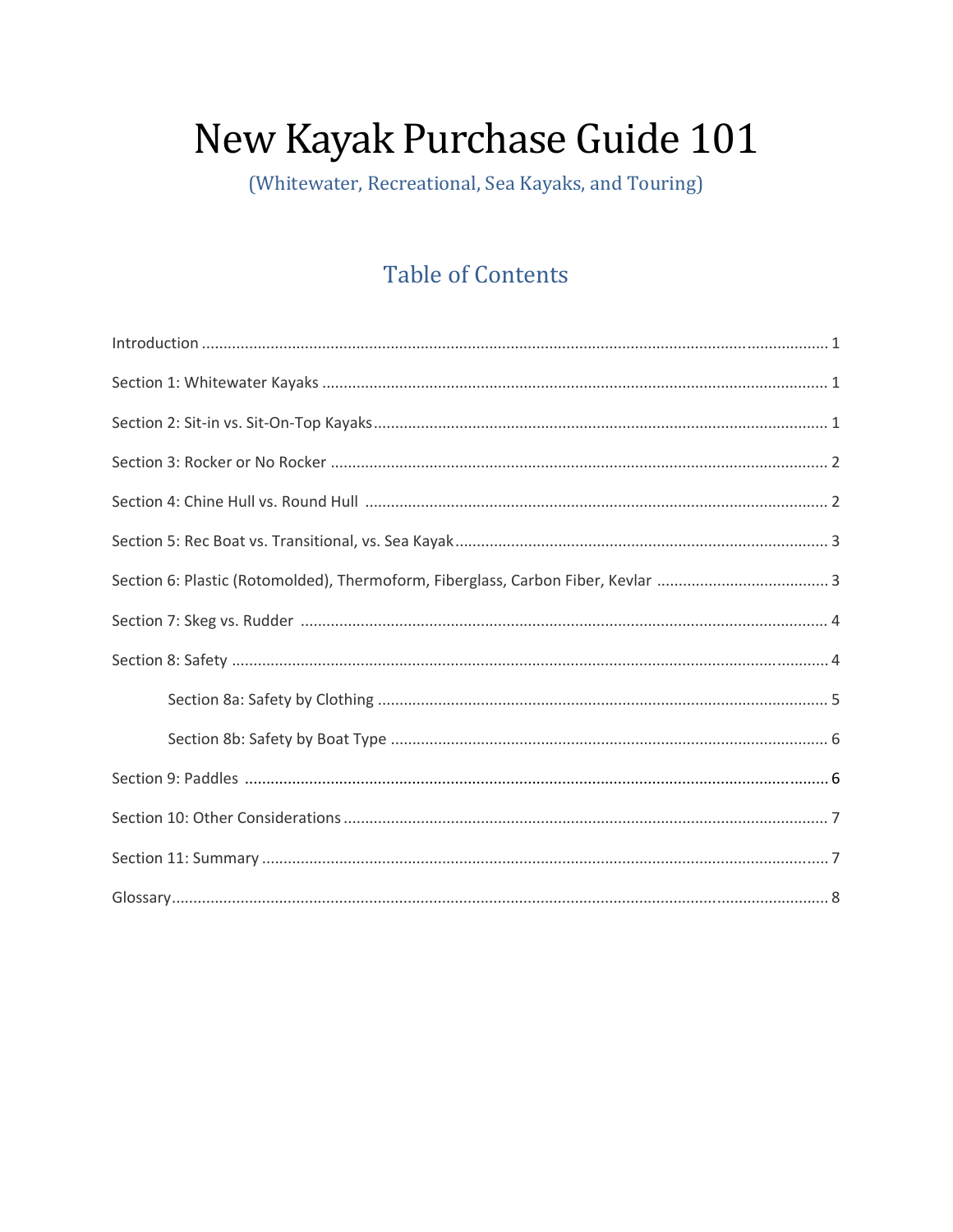#### **Introduction**

It is the opinion of this author that kayaking is an amazing sport - one that exposes individuals to *unimaginable sights and sounds as well as some inherent risk. Selecting the right kayak to suit your needs can mean the difference between a wise investment and buyer's remorse. The following guide is* not sponsored by a brand or company, but rather, was assembled using years of experience and so called *"lessons learned". This guide is intended to be a helpful and educational starting point as the opinions mentioned herein are that of seasoned amateur kayakers. Happy paddling. •*

#### **Section 1: Whitewater Kayaks**

Whitewater boats (ww for short) are designed with one very specific goal in mind: safely transport a kayaker down a river while hitting every rock imaginable…ha! Not really, but ww boats are shorter than many recreational (rec) and touring boats because they need to be maneuverable and able to squeeze between tight spaces usually occupied by rocks. There are dozens of ww boat options, rodeo, down river, play boats, river runners, creek boats, squirt boats, etc. They have many of the same qualities as longer boats with regards to rocker and hull width. All ww boats are made to spin on a dime and usually track (go in a straight line) horribly on flat water. These boats are not designed for long distance paddling; they are the jeeps of the kayak world. They can take a beating and keep the paddler safe. WW boats usually don't have bulkheads and the space voids in the rear of the kayak are usually filled with float bags to displace the water and allow the kayak to float if capsized. Water weights 8 lbs. a gallon and if you have a 55‐80 gallon volume kayak and you come out of your boat, you're attempting to drag 500+ pounds of water to shore. Float bags give you a fighting chance of rescuing you and your boat. WW boats also have various metal attachment points. These are used to un‐pin a kayak if pinned to a rock by strong current. Helmets, spray skirts and throw bags are a must when ww kayaking and there are very specific skills a paddler uses to navigate moving water, especially whitewater.

# **Section 2: Sit‐in vs. Sit‐On‐Top Kayaks**

Sit-in-kayaks are pretty self-explanatory; you usually sit inside a cockpit. Recreational boats tend to have large openings and no thigh braces molded into the combing for boat control. Higher end boats have smaller cockpit openings (sometimes referred to as key-hole or ocean cockpits). These smaller openings on higher end boats are equipped to attach a spray skirt, which keeps water out of the boat and keeps you warmer in cold conditions. Sit-on-top (SOT) kayaks are basically modified surfboards there you siton-top without being confined to a cockpit. There are a lot of recreational SOT's on the market but they tend to be heavy, short and not ideal for covering a lot of miles. The market has also designed special sit-on-top kayaks for fishermen and they tend to really like these boats for getting where power boats can't travel. There is some fun video footage on Youtube where these fishermen are being pulled across the ocean by really big fish. You can also find a fast, racing segment of SOT's called Surf Ski's, these are extremely fast, narrow, light and very tippy. Some surf skis have a hard time staying upright unless you're moving or have a paddle in the water! They are fun and challenging. Most touring or sea kayaks are sit-in and you have a deck covering your legs.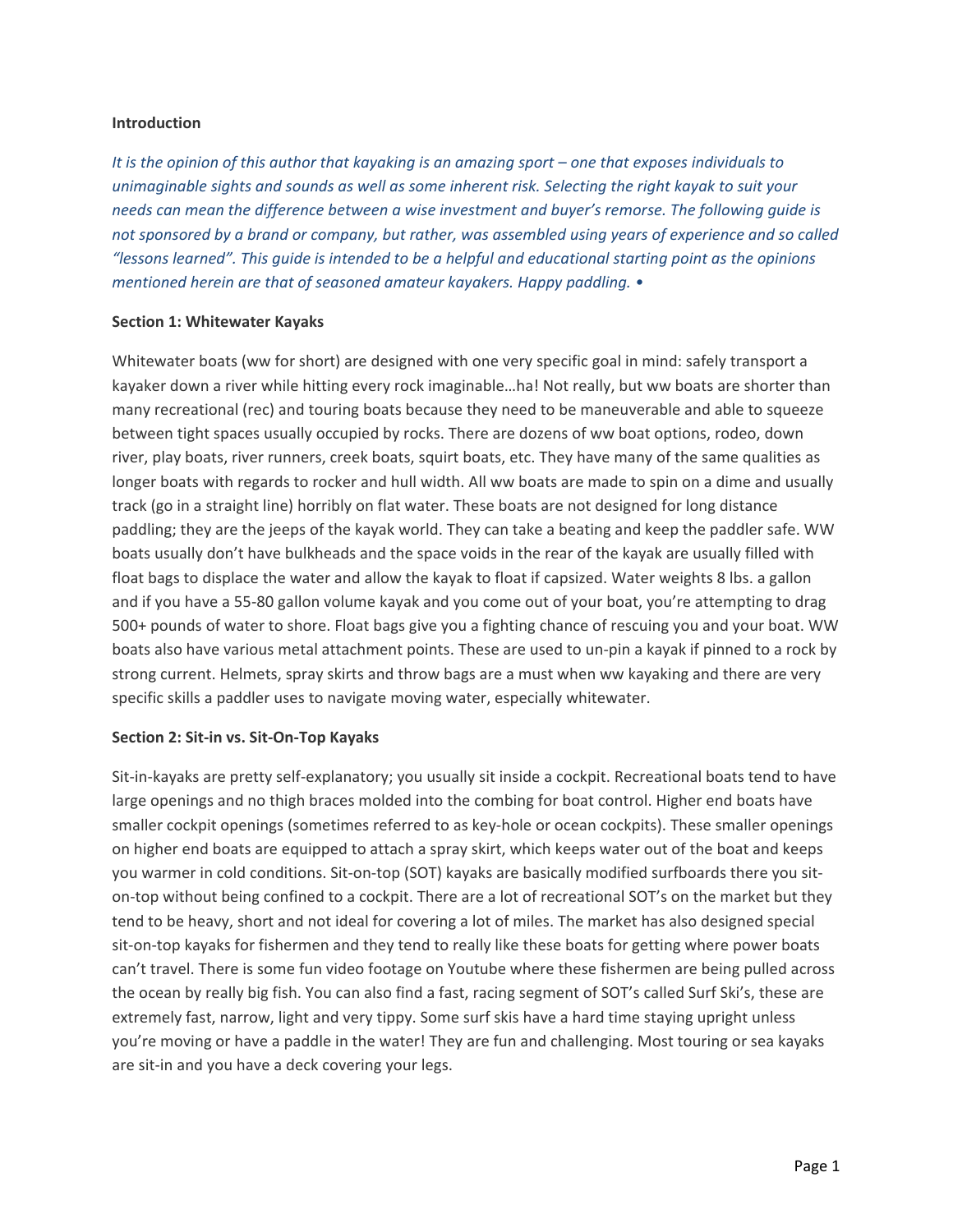#### **Section 3: Rocker or no Rocker**

Rocker is a hull shape where the bow and stern are turned up; imagine looking at a banana from the side. Boats with pronounced rocker tend to handle rough seas better, are better for costal exploring and are more maneuverable. Kayakers who like to surf shore breaks or like to paddle in really rough conditions tend to choose boats with more rocker so the bows don't pearl (submerge) when going up and over a swell or surfing down the face of a wave. Boats with less pronounced rocker or have straighter keels tend to be faster and are better for racing/workouts. The increased waterline length on these boats are designed to go straight, fast and glide more during the pull phase of your forward stroke. Straighter keels tend to bounce and slap in rough seas vs. rockered hulls which tend to ride up and over swells better. Almost all kayaks have some sort of rocker, but for the best view of a straight hull, fast, sit-in kayak Google: Epic Kayaks. The author owns a variety of sea kayaks, some with more rocker for rough water play and some with longer waterlines for fast touring.

#### **Section 4: Chine hull vs. Round Hull**

Chined hulls typically have a hard edge at the waterline where the sheer (side) transitions to the hull under your butt. A chine hull boat tends to have a flatter bottom and the hard edge runs most of the length of the boat. Round hulls are pretty obvious where the transition from the sheer to the hull is round. Racing‐type or faster boats tend to have round hull's because the resistance is less, think of the wind traveling over an airplane wing, there are no square airplane wings, right? A chine hull tends to allow a paddler more control when steering or keeping a bearing over a long distance and there is a lot of wind. In a chined boat, you can drop a knee (under the deck) which puts the turning side of the boat deeper in the water and allows you to snap off a turn easier while maintaining your paddle cadence. The author finds is easier to keep a kayak on a course/bearing over a long distance with a chine hull. It's usually personal preference, but for the author's long distance sea kayak touring, chine hull boats are preferred. Others enjoy the added maneuverability and rough water handling of a round hull, rockered boat. For rough water play and surfing the preference is typically a highly rockered, round hull boat. You'll find sea kayaks with both types of hulls and its personal preference and both have their merits. There are also boats with variations of a V-hull where the keel is sharply steeped, and the sheer, transitions from a hard chine to a multi‐chined hulls.

You may also read where boats have better or worse initial or secondary stability. Most boats when put on edge have a spot where they sit better in the water. You're never really sitting upright, flat and stiff in a touring kayak, you're always moving, adjusting for wind/waves and being an "active" paddler. A boat with good initial stability sits well on edge for the first 10-15 degrees, but if leaned too far, you'll have to be ready to brace with your paddle or get wet. A boat with good secondary stability can be put on edge more than 15 degrees. The boat will lean past the initial stability pretty quick before it finds its comfort spot when leaned. Boats with good secondary stability are better rough water boats and can be leaned pretty far over without dumping. Many times new paddlers think a boat with good secondary stability is too tippy, but it takes some time to get comfortable, these are still very good boats. These are really basic descriptions of hull design and it's just the tip of the iceberg. One could write a Ph.D dissertation about all the hull styles and the fluid dynamics involved.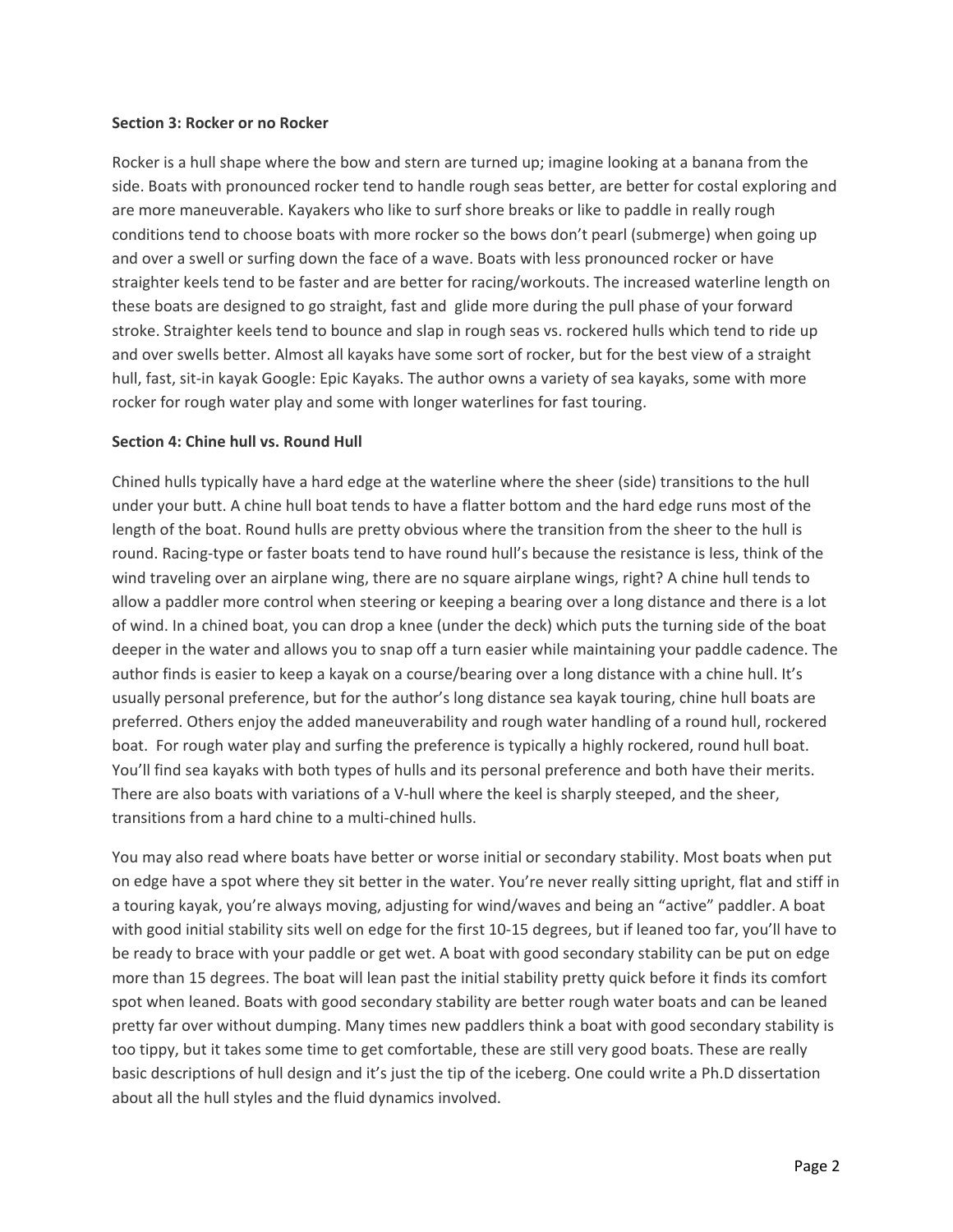#### **Section 5: Rec boat vs. transitional, vs. sea kayak:**

A rec boat is basically a pool toy on steroids. Many people buy these boats thinking they are going to be the next great adventurer and the boats are not designed for anything more than short excursions, small lakes and slow moving rivers. Rec boats are in the 8' to 12" range, have large cockpits (not designed for spray skirts), are wide, slow, have few if any safety features, no thigh braces, and usually cost in the neighborhood of \$250‐\$400. For the most part, these kinds of boats don't have any business in big water or fast moving current. Many recreational boats also don't have flotation or bulkheads which keep a boat floating in the chance the boat capsizes. Recreational boats are a fun and inexpensive way to get on the water and learn basic skills, but they have their limitations. Using these boats wisely, can offer many years of enjoyment.

Transitional boats are a newer and fast growing segment of boats on the market. Manufacturers are realizing that people making the transition from a rec boat to a full on sea kayak aren't ready to make the full jump. Transitional boats are a mix of recreational and sea kayaks. They tend to be 11'‐15' long, are lighter, faster and have some of the features of higher end sea kayaks. Their cockpits are designed for spray skirts and you could camp for a weekend out of some of these boats. They are good all‐around boats for day paddles or the occasional overnighter. Their shorter length means a slight loss in speed if paddling with a group of high end sea kayaks. These boats are also a little bit lighter to carry and car-top.

Sea Kayaks tend to be anything over 15' in length, their beam (max hull width) is usually less than 24 inches; they have two or more bulkheads (hatches), deck lines, thigh braces, and have spray skirt accommodating cockpits. They are faster, skinnier and designed for rough conditions. Their 15'+ length allow you to pack for a week or more if you want to camp out of your boat. Kayakers can easily pack for 10 days of camping in sea kayaks. Sea kayaks can also be used for day-paddling, working out, etc. Higher end boats also usually require higher end skills and some practice to make them do what you want and to perform more efficiently. It's easy to get overworked in a full on sea kayak if you're not familiar with weather cocking and handling a boat in wind and waves. Learning rolls and rescues are normally on the short list of skills to acquire when venturing into the sea kayak markets.

# **Section 6: Plastic (rotomolded), thermoform, fiberglass, carbon fiber, Kevlar**

Listed above are the most common kayak construction materials. As you go left to right the price increases. Plastic can take a beating, but is harder to repair if punctured and tends to be a heavier boat for carrying and paddling, plus it can flex while paddling. You always have to be careful storing plastic in the sun because UV rays can make them brittle. They can also deform a bit if left in direct sunlight. People who have stored their plastic boats on their side or flat on their keels in hot sun can find the bow and stern has drooped a bit and now the boat doesn't want to go straight, and there's a "C" to the keels or their rocker is less pronounced. If supported properly at the bulkheads and out of the hot sun, this usually won't happen. Thermoform is a harder plastic denser plastic like what ABS plumbing pipe is made from. Thermoform performs close to fiberglass, but still flexes a bit and can get brittle in extremely cold conditions. Thermoform can take a beating with less repair issues than fiberglass. Fiberglass is endlessly fixable and is stiff and rigid. Stiff and rigid hulls are more efficient because your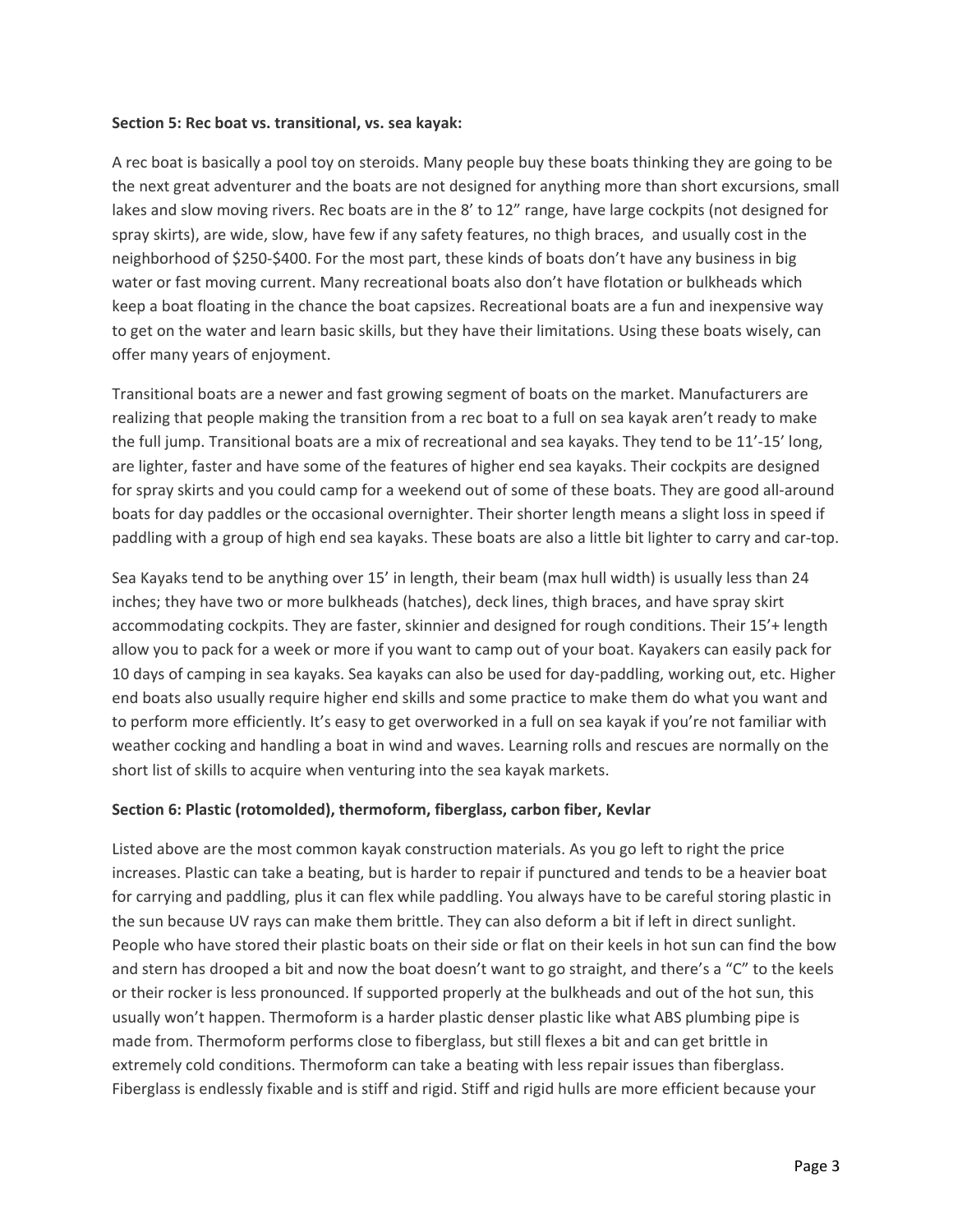effort is not lost due to the flex in the boat. Fiberglass has and will always be the go-to material for mid to high end touring kayaks. If you're always running a fiberglass hull up on to rocks or hard surfaces, plan on fixing your gel coat every couple of years. Depending on the manufacturer, the quality of fiberglass layups goes up and down depending on the manufacturer, batch, day of the week, etc. Some people never have problems and others can have trouble where the fiberglass weave separates, a hull seam was missed in the glassing process or the gel coat wasn't put on correctly, etc. Kind of like buying a car, you can buy a lemon or a never have a problem after 300,000miles. Carbon and Kevlar are lighter and as stiff as fiberglass, but it's harder to repair cosmetically. For the most part, the advantages in weight savings isn't worth the extra \$1000. If a boat weights 45 Lbs. is it really worth an extra grand to shave 2 lbs.?

# **Section 7: Skeg vs. Rudder**

Most recreational boats do not have either. A skeg is a small adjustable keel in the stern (rear) that the paddler can adjust up and down from the cockpit. A skeg is usually controlled by a sliding tab attached to a wire or a rope on the deck of the kayak. A rudder is controlled by the paddler from the foot pegs inside the cockpit. Some think that skegs and rudders are steering devices, but they're not, they are weather cocking prevention tools. When out on open water, wind will tend to push your bow into the wind (weather cocking). It is frustrating and especially difficult if you're trying to paddle from point A to Point B and the wind keeps pushing you to Point C. New paddlers will try and fight the wind all day and I promise you, you'll lose! A paddler is basically wearing a 16+ foot rudder (kayak) and you control this rudder with your body, edging and paddle strokes. You can use the wind to your advantage or not. By dropping your skeg or rudder, it locks in your stern and keeps your bow pointed to your destination. There is also technique involved in keeping your boat going in its intended direction by dropping your windward edge deeper into the water, this takes practice and experience. Yes, you can probably turn "better" with a rudder and some people complain that "my boat won't turn quickly." Kayaks over 11'‐ 12' aren't supposed to snap off turns like a short whitewater boat. Turns in longer boats are more gradual and very rarely will you have to snap off a 90 degree turn in a long boat. Yes, there are techniques for turning quickly, for example in a rescue situation in rough seas, but that is a skill that needs to be practiced. Experienced boaters tend to like a clean, uncluttered deck and a boat with a skeg supports this. When a rudder isn't engaged it's usually retracted and sits on the stern deck of the boat, thus making it a little sail that can push the paddler around from the rear. Skegs push you to better your skills and use the boat and corrective paddle strokes to turn and maneuver vs. using a rudder and foot pegs to steer your boat.

# **Section 8: Safety**

As mentioned earlier, rec boats usually don't have bulkheads. Bulkheads are the sealed hatches in the bow and stern, typically found on longer transitional and touring boats. Bulkheads serve two purposes, semi dry gear storage (mostly) and they serve as buoyancy in case of capsize. An overturned rec boat without bulkheads is impossible to drain and flip over while in water over your head. A rec boat becomes a 400+ lb. immovable object in water deeper than what you can touch. Transitional or traditional sea kayaks have bulkheads, perimeter lines, bow and stern toggles and in a perfect world are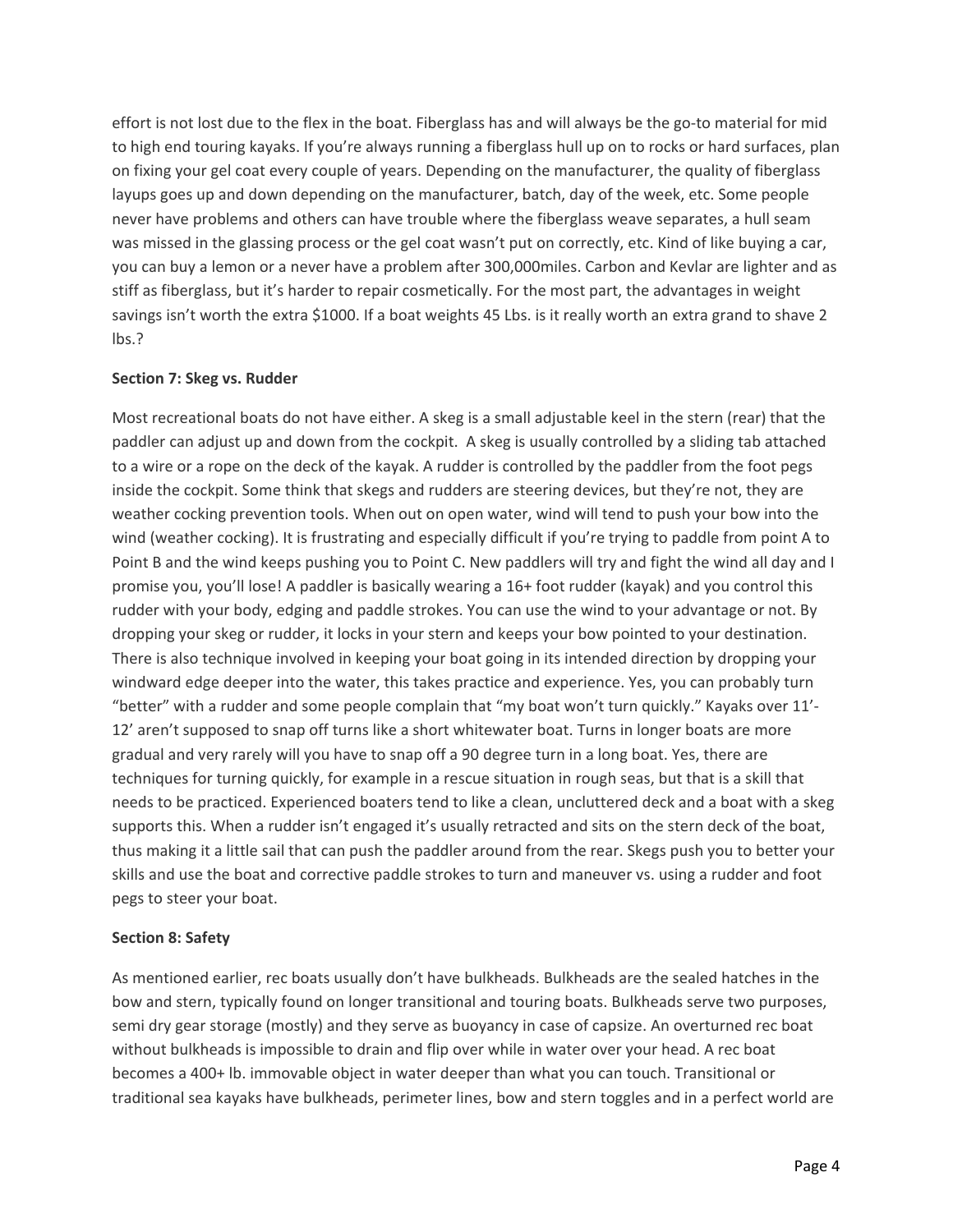designed to roll with the right skills and practice. An overturned kayak with bulkheads can be drained and overturned by a solo paddler or assisted by another paddler. Perimeter lines are helpful for an overturned kayaker to hold onto while being rescued. Perimeter lines also help a rescuer right your overturned boat and move it into a position where the dumped paddler can re‐enter. The chances that a paddler comes out of their boat increases in lumpy water and it is difficult for a rescuer or the swimmer to hold onto a boat in rough water without the deck lines. Bow and stern toggles are used to carry the boat and are places for an overturned kayaker to hold onto while you're pulling them out of a dangerous situation. For example, your buddy wet exits along a rocky shore and he's getting swept into the rocks, you'd have him grab your stern toggle and you'd tow him to safety away from the rocks. As your skills advance, a common safety practice is learning to roll your kayak, so you stay in the cockpit and continue on your trip. Rolling is a special skill that cannot be covered in this arena.

Buy and use a coast guard approved and preferably paddle oriented PFD (personal flotation devise). There are paddle specific PFD's that are cut higher in the back so it won't get pushed up to your ears by your back band or seat back. Plus, there are adjustable straps to personalize the vest and keep it secure. Many times people use old ski vests and they ride up to their ears, are uncomfortable and not ideal for rescue situations. A PFE won't work if you're using it as a seat cushion. If you do flip, it's nearly impossible to put it on while submerged and holding onto your gear and paddle while the wind is pushing your boat 100 yds. away. Plus a PFD helps a skilled rescuer get you back into your boat and helps to not put your rescuer at risk in the event you overturn. Make sure your PFD is fitted and tight to your body. If a rescuer has to pull you out of the water they will most likely reach for your shoulder strap. It is easy for a PFD to slip over your head it is not fitted properly.

There are other safety tools I would recommend purchasing and learning to use: a paddle float (can help you re‐enter your boat) and a hand held bilge pump. Having and knowing how to use both of these tools are necessities if you capsize and don't know how to roll. Take a basic kayak class; Riverside Kayak Connection in Wyandotte, MI offers them year round and they can show you basic rescues and how to use the tools mentioned above. The Toledo area Metroparks and the Toledo River Gang also offer classes.

# **Section 8a: Safety/Clothing**

If you decide to paddle during the shoulder weather seasons, clothing and proper submersion gear are a necessity. Several seasons ago, two paddlers lost their lives in Sandusky Bay. A number of reasons contributed to this unfortunate accident, first they weren't wearing their PFD's, secondly they were wearing street clothes, third they didn't have the education to make wise decisions for their day on the water and lastly their boats were rec boats with no safety elements, bulkheads or floatation. The paddlers couldn't have gotten back into the boats even if they had the knowledge. The boats were not designed for re‐entry and hypothermia got them within 10 minutes of dumping. Dress for the water temperature, not the air and you'll have a reasonable chance of buying yourself time to get back into the boat. In the Sandusky Bay situation the paddlers were not wearing PFD's and to took a month to find them as they bobbed around Lake Erie, sad all the way around. Cold water usually requires at a minimum of a wet suit or a combination of paddle specific dry pants, dry top, layers of poly pro (non‐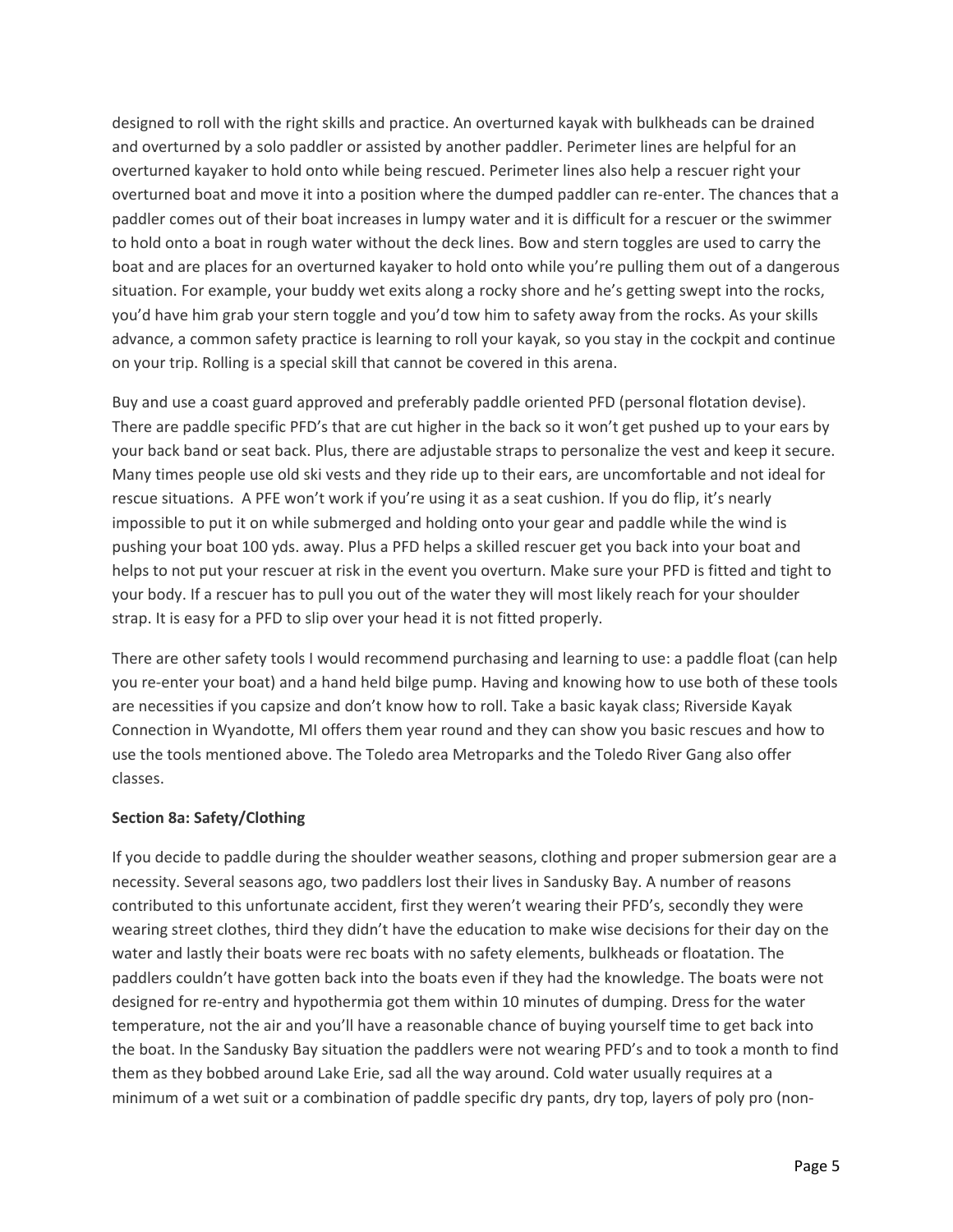cotton) clothing. If you're looking at doing a lot of cold water paddling a dry suit is an expensive, but necessary item. A dry suit paired with the right thermal gear will keep you dry and warm in the event you're out of your boat for an extended period of time.

# **Section 8b: Safety /Boat Type**

Know your skill and boat limitations. A recreational boat isn't intended to cross any of the great lakes or for rough water play. Not all kayaks are the same and there are different boats for different types of water. If your intent is to only paddle on an inland lake, fish or play from a cottage dock, then a recreational boat is right for you. If you want to spend the majority of your time around the great lakes, paddle coastlines, paddle the shoulder seasons (Fall/Spring) or winter, then a transition or sea kayak is your boat of choice. Make sure your skills also match your conditions and boat type. If you can't roll or re-enter your boat, then playing in rough water might not be the best choice.

# **Section 9: Paddles**

There are a ton of different paddle styles, manufacturers and construction materials. Don't just walk into a big box store and buy a heavy, way too long, 240 cm piece of junk. Even a recreational paddler can benefit from a better paddle. Sea kayak or touring paddles tend to be 220 cm and below and Whitewater paddles tend to be under 215 cm based on your height, the beam of your boat and your personal preferences. There are straight shaft, bent shaft, Greenland and wing paddles (racing), different blade size and length to consider. Is your stroke a high angle or low angle stroke, etc.? You can spend \$75 and be miserable after a couple of hours or you can spend a few extra bucks and get a lighter, better fitting paddle that will not feel like you're using a crowbar after a day of paddling. Blade size and paddle length from small to large usually depends on your physical strength. Broad shouldered paddlers tend to use bigger blades to move their boats through the water. Thinner or smaller blades may not have as much catch, but can be efficient in wind, or for paddlers who don't have the muscle to move a larger blade. Paddle shaft length is personal preference. Lower angled paddle stroke paddlers usually tend to use a longer paddle. High angle paddlers tend to use shorter paddles which emphasize more core/torso rotation. A high angle paddle stroke is usually considered a more powerful or racing-like stroke.

Straight shaft vs. bent shaft paddles. There isn't much difference between these two paddle shafts, but bent shaft paddles tend to be more ergonomic for people who have wrist or shoulder issues. Greenland paddles are a growing segment of paddle purchases. These paddles are long and narrow and benefit from spreading the power face of the paddle along the length of the loom or shaft. Many Greenland paddlers, make their own paddles out of cedar 2x4's and shave them into shape, but there are many quality wooden blades available online. Wing Paddles are an interesting segment and you'll see these mostly used for racing and the occasional sea kayaker will use one as a day touring paddle. There is airplane wing technology built into these paddles that makes them efficient and fast if used properly.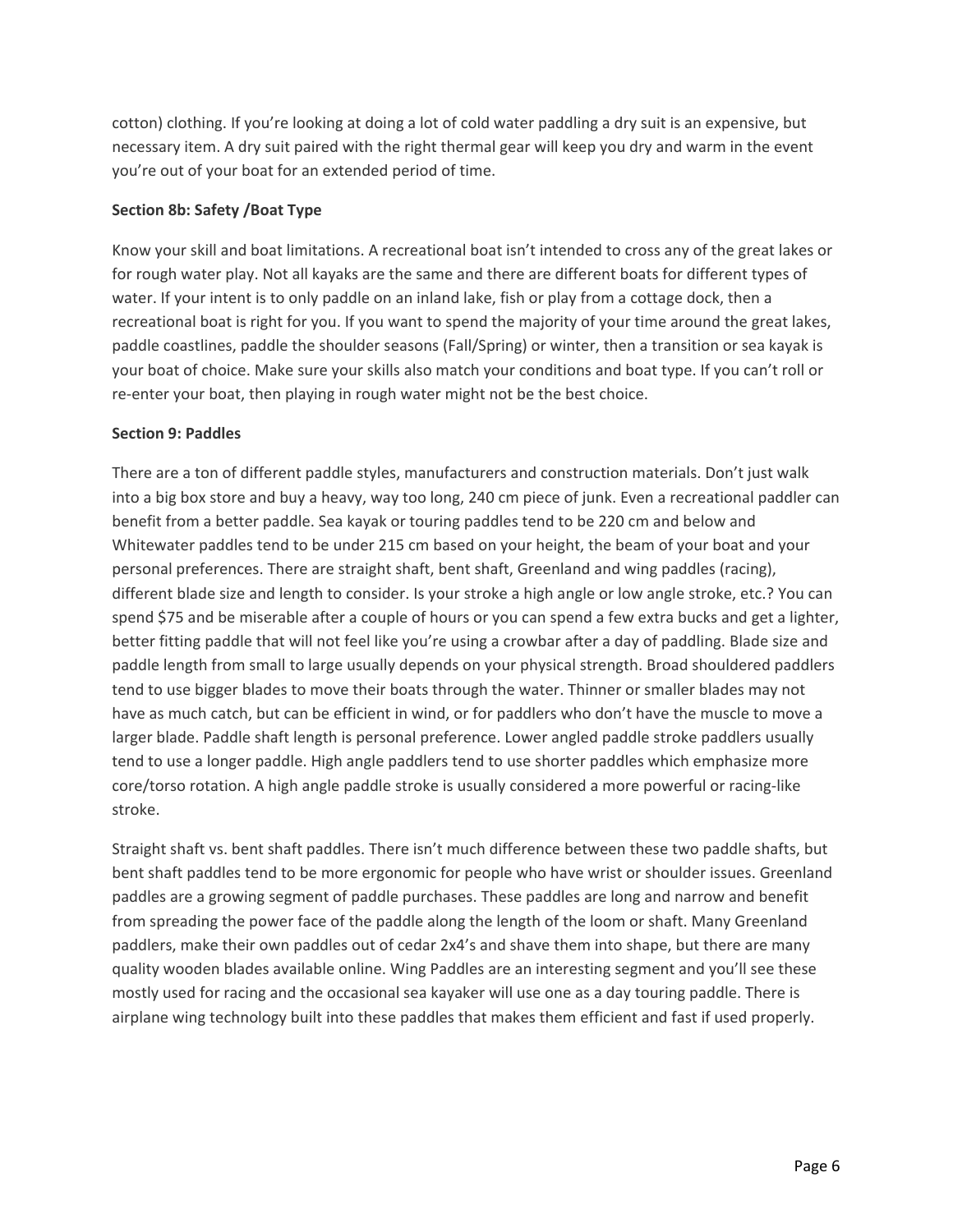#### **Section 10: Other Considerations**

If you're looking to buy a kayak, you'll also need to consider how you're getting the boat to the water. This always seems to get forgotten and unless you have an SUV with factory cross bars, you'll need to buy a rack system, saddles and straps. Mainstream manufacturers are Thule and Yakima. This will be another \$400 to safely transport your boat. You can buy foam blocks at a big box store for \$50 but the convenience of a rack system will quickly surpass the foam blocks. Rack systems can be transferred car‐ to-car by buying gutter clips specific to the car you're using. Once you make the initial investment, it's easy to use the racks for many years. Also learn how to properly tie a boat to the top of your car with cam straps and utilize bow/stern lines. You can use rope if you know the correct knots to secure both the boat and bow/stern lines. Think about your fellow drivers and how they wouldn't appreciate a boat flying at them at 65 mph down the highway. Recently a poorly strapped kayak caused a pileup and hours long traffic jam near Cincinnati and luckily nobody was hurt seriously. The author was in SUV that lost a whitewater boat on the turnpike. It slipped out of the cam-straps on top of the vehicle and luckily didn't land on another car. It was a scary moment as the boat was bouncing down the highway. It was early morning and luckily the traffic was lighter. With only a little road rash the boat came to rest in the emergency lane. A bow line would have prevented the boat from ejecting out the back of the car. Cars have been spotted going down the highway with boats rotated to 90 degrees on the roof of their cars because the boat wasn't properly strapped.

# **Section 11: Summary**

When recommending kayaks I usually suggest going to a demo day and trying out 30 different kinds of boats. Riverside Kayak Connection in Wyandotte, MI hosts regular demo days. Kayak Corral in near Toledo, OH has hosted demo days and will also let you demo out of their store. There is also an outfitter in Jackson, MI. that is always having sales on recreational and transitional touring boats. The Toledo Metroparks also has lots of classes and you can tryout out their boats. Once you determine what kind of paddling you want to do, I usually recommend purchasing a boat slightly ahead of your skill level. If you buy a \$200 rec boat, many will outgrow it in a weekend and then you'll never be able to get rid of it. Get a boat that might be a little longer, faster and more advanced than your present skills and you'll quickly grow into the boat (with practice). It might feel tippy at first, but seat time and learning the nuances of the boat will make you a better paddler. Your height and weight also factor into your first purchase and it's tough to buy off the internet without sitting in the boat. You'd hate to spend your hard earned cash only to find the cockpit is too small, the seat is uncomfortable, the beam is squishing the hell out of your hips or the back band hits you in the wrong place. Lastly you don't have to buy a new boat; there are a lot of boats for sale on Craigslist or through a quick internet search. Buying through an outfitter usually gets you some personal attention, skilled advice and recommendations for the type of paddling you're looking at doing.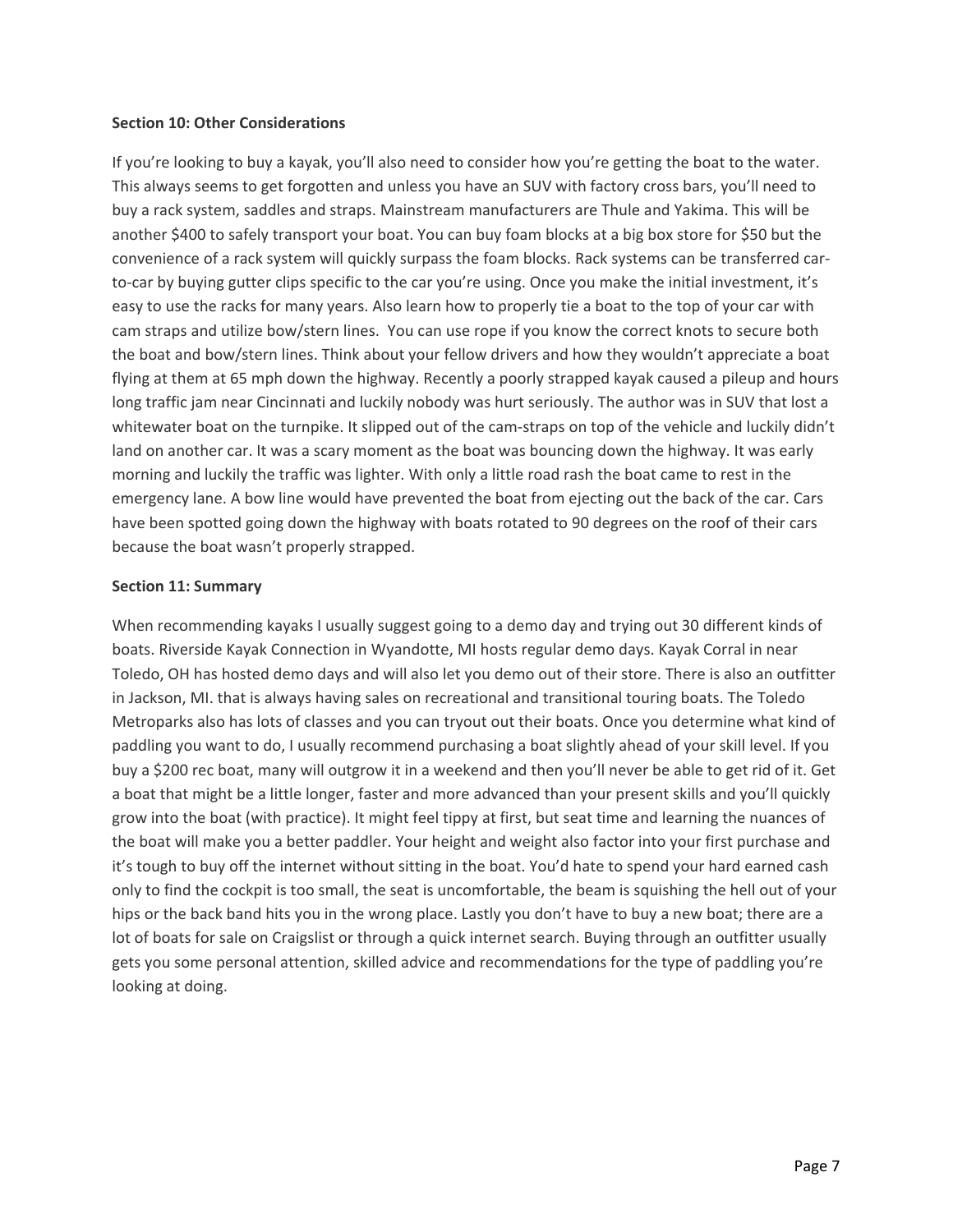



**Bow** – The front of the boat.

**Brace** – A paddling technique used to prevent the boat from heeling over.

**Bulkhead** – Watertight separations between the areas of the boat.

**Chine** – The curve in the hull where it changes from the bottom to side. If rounded it is considered Soft. If angular it is Hard. There may be multiple chines.



**Coaming or Combing** – This is the raised lip surrounding the cockpit. A spray shirt would secure around the coaming.

**Cockpit** – The opening where the paddler sits.

**Deck lines** – Lines secured to the top of the boat for securing equipment or as safety lines.

**Displacement** – The amount of water equal in weight to the boat, paddler and equipment.

**Draft or Draught** – How deep the boat protrudes below the waterline.

**Eskimo roll** – The procedure where kayakers right themselves from a capsized boat while still remaining in the kayak.

**Footbraces** – Pegs or rudder pedals positioned to allow paddlers to brace themselves. These are necessary to transmit your paddling effort to the boat.